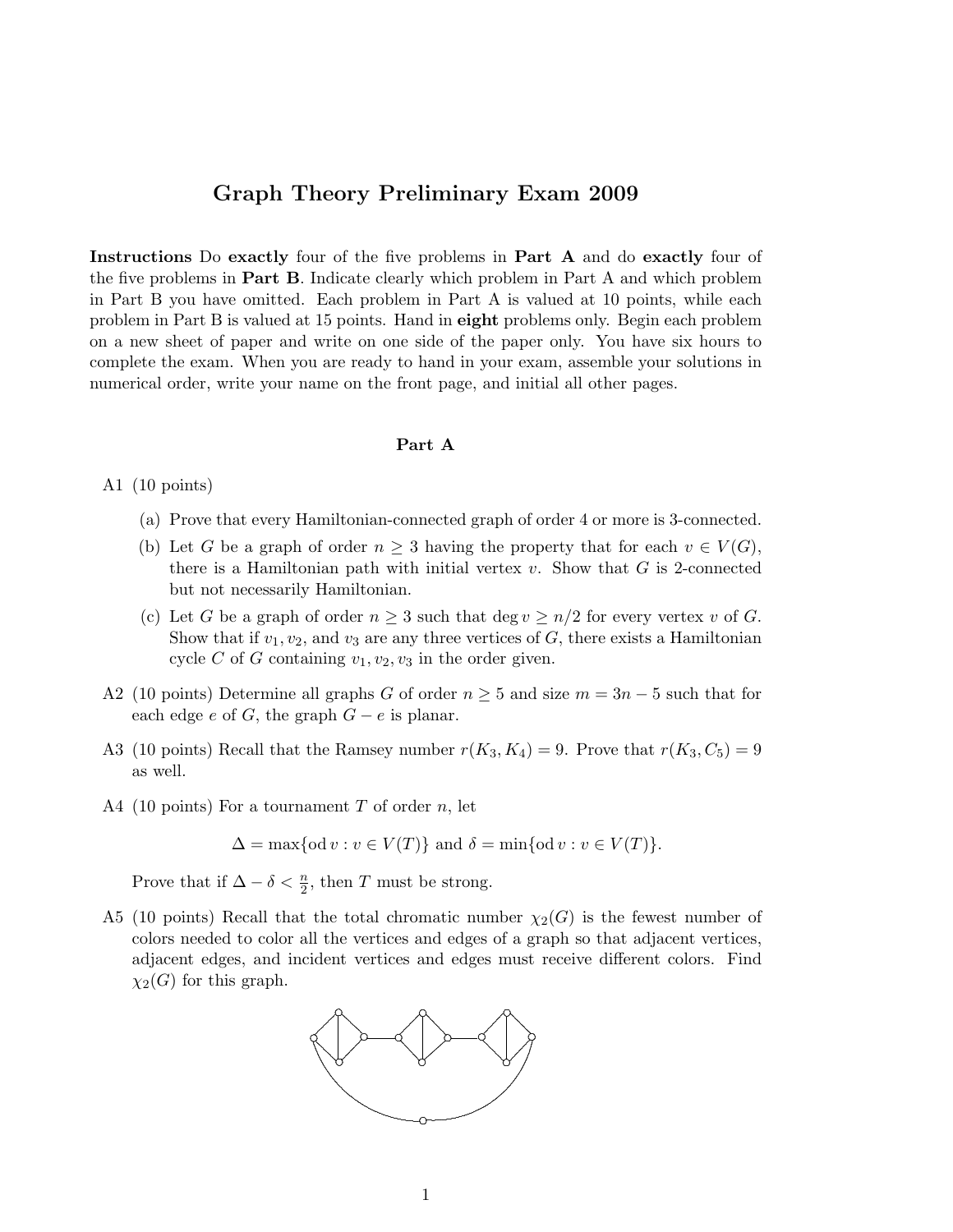## Part B

B1 (15 points) For a strong digraph D, let  $\vec{d}(u, v)$  be the directed distance from u to v (the length of a shortest directed  $u - v$  path in D). Define the directed eccentricity  $e(v)$  of v by

$$
e(v) = \max \left\{ \frac{\vec{d}(x, v) + \vec{d}(v, y)}{2} : x, y \in V(D) \right\}
$$

and define the radius and diameter of D by

 $rad(D) = min{e(v) : v \in V(D)}$  and  $diam(D) = max{e(v) : v \in V(D)}$ .

Define the center  $Cen(D)$  of D as the subdigraph of D induced by those vertices of D with eccentricity rad $(D)$ .

(a) Prove, for every strong digraph D, that

$$
rad(D) \leq diam(D) \leq 2 rad(D).
$$

- (b) Prove, for every oriented graph  $D'$ , that there exists a strong oriented graph  $D$ such that  $Cen(D) = D'$ .
- B2 (15 points)
	- (a) Prove that every Eulerian graph of odd order has three vertices of the same degree.
	- (b) Prove that if G is an Eulerian graph of odd order, then so is  $\overline{G} + K_2$ .
	- (c) Prove that for each odd integer  $n \geq 3$ , there exists exactly one Eulerian graph of order  $n$  containing exactly three vertices of the same degree and at most two vertices of any other degree.
- B3 (15 points) For integers s and t with  $1 \leq s \leq t$ , define the Ramsey chromatic number  $r_{\gamma}(s,t)$  to be the smallest positive integer n such that for any 2-coloring of the edges of  $K_n$  with the colors blue and red, either the blue subgraph has chromatic number at least s, or the red subgraph has chromatic number at least t. Trivially,  $r_{\chi}(1,t) = 1$ and  $r_{\chi}(2, t) = t$ .
	- (a) Does  $r_{\chi}(s,t)$  exist for all integers  $1 \leq s \leq t$ ?
	- (b) Prove that  $r_\chi(s, t) \leq r_\chi(s 1, t) + r_\chi(s, t 1)$ .
	- (c) Determine  $r_{\chi}(3,3)$ .
	- (d) For  $3 \leq s \leq t$ , determine with proof a simple formula for  $r_{\chi}(s,t) 1$  in terms of s and t.